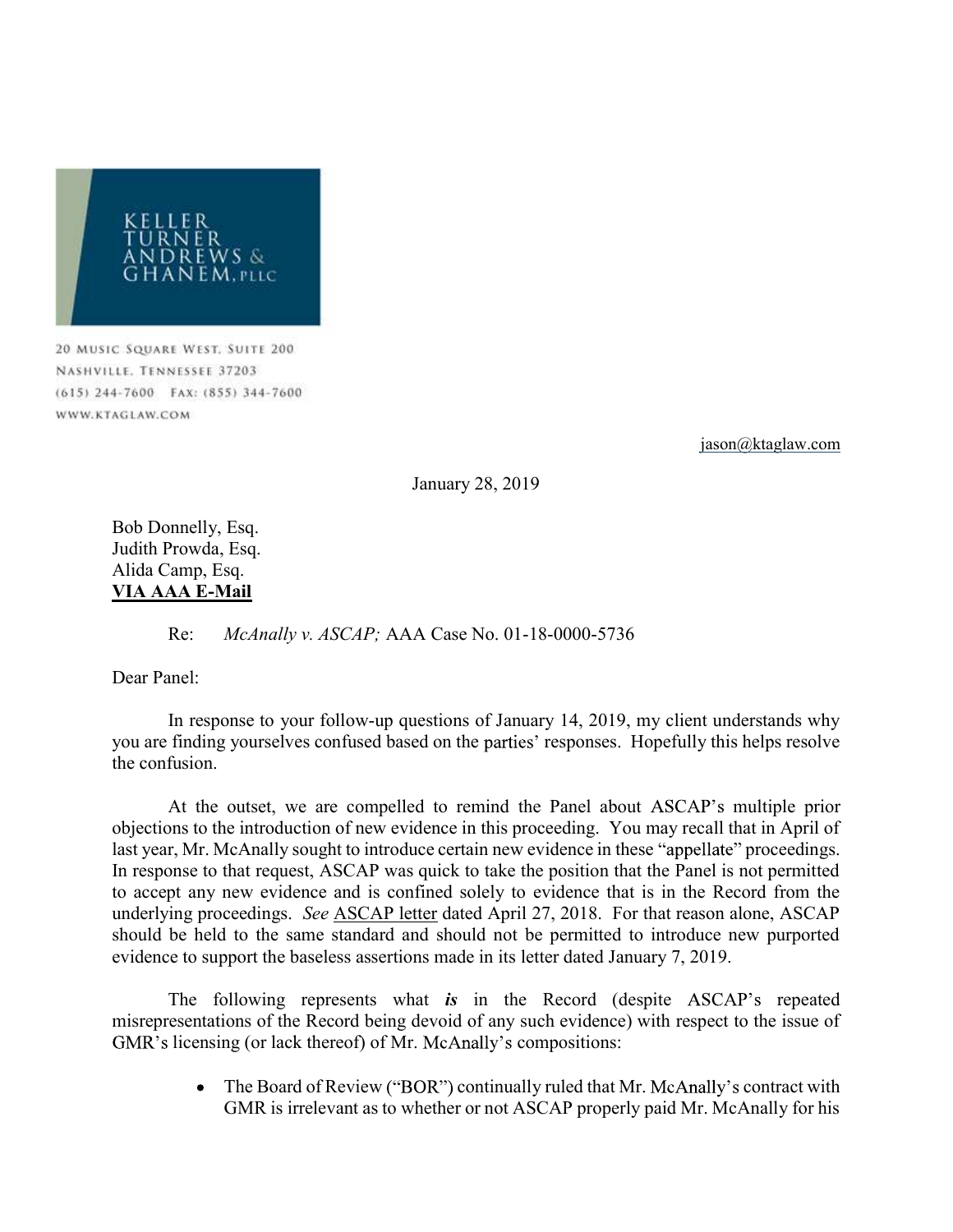compositions that were licensed by ASCAP after his resignation due to its licensesin-effect rules. At the very start of the BOR hearing, the BOR addressed this issue again. It stated, "[h]aving considered the issue [ASCAP's request that Mr. McAnally produce his agreement and correspondence with GMR], the board has determined that ASCAP has not shown at the present time that a substantial need exists to produce these confidential materials, which appear to have limited relevance. Accordingly, the board declines to order the production of these materials at this time." Hearing Tr. at 6:23-7:7.

- When Mr. Reimer attempted to get into the terms of Mr. McAnally's contract with  $\bullet$ GMR, the BOR Secretary again ruled that the terms of the GMR contract were off limits and irrelevant to the matter before the BOR. See Hearing Tr. at 85:23-86:22.
- Mr. McAnally testified that he did not authorize any other performing rights society  $\bullet$ to license any of his works to radio that remained in the ASCAP repertory and subject to ASCAP's licenses-in-effect prior to the end of 2016. Hearing Tr. at 74:19-22.
- Brian Roberts, ASCAP's COO, testified that he had no reason to disbelieve Mr.  $\bullet$ McAnally's testimony. Hearing Tr. at 262:8-17. This is the same testimony that Mr. Reimer characterizes as "dubious," even though its own COO acknowledged there was no reason to disbelieve Mr. McAnally. The Panel should disregard Mr. Reimer's personal opinions as to the weight of the testimony provided, especially in light of ASCAP's acceptance of its truthfulness.

That is the evidence that is in the Record. That is the only evidence that the Panel is permitted to consider according to ASCAP's own assertion in its April 27, 2018, letter to the Panel. For ASCAP to declare that Mr. McAnally had the right to license his works before ASCAP's licenses-in-effect expired is nothing short of a smoke screen. ASCAP's chief economist, Dr. Peter Boyle, stated as much in his testimony when he confirmed that Mr. McAnally could not have licensed his ASCAP works directly to radio while ASCAP still had a license in effect:

 $Q$ : So he could have in 2014 come to ASCAP and said 'I'm resigning and I'm going to take my works and license them directly to the RMLC licensed stations'?

A: No, he couldn't have done that. He was bound by the provisions of resigning members of the compendium that  $-$  for licenses in effect at the time of resignation. He was bound by that agreement...He could  $-$  you know, he could have talked to stations potentially. I'm not saying it would have worked. I'm just saying he has  $-$  legally, he has the right to do that.

Hearing Tr. at 337:11-24 (emphasis added). That is totally consistent with Mr. McAnally's testimony, as well as his response via my January 2, 2019, letter. Mr. McAnally was unable to permit any other society to license his works that remained subject to an ASCAP license-in-effect,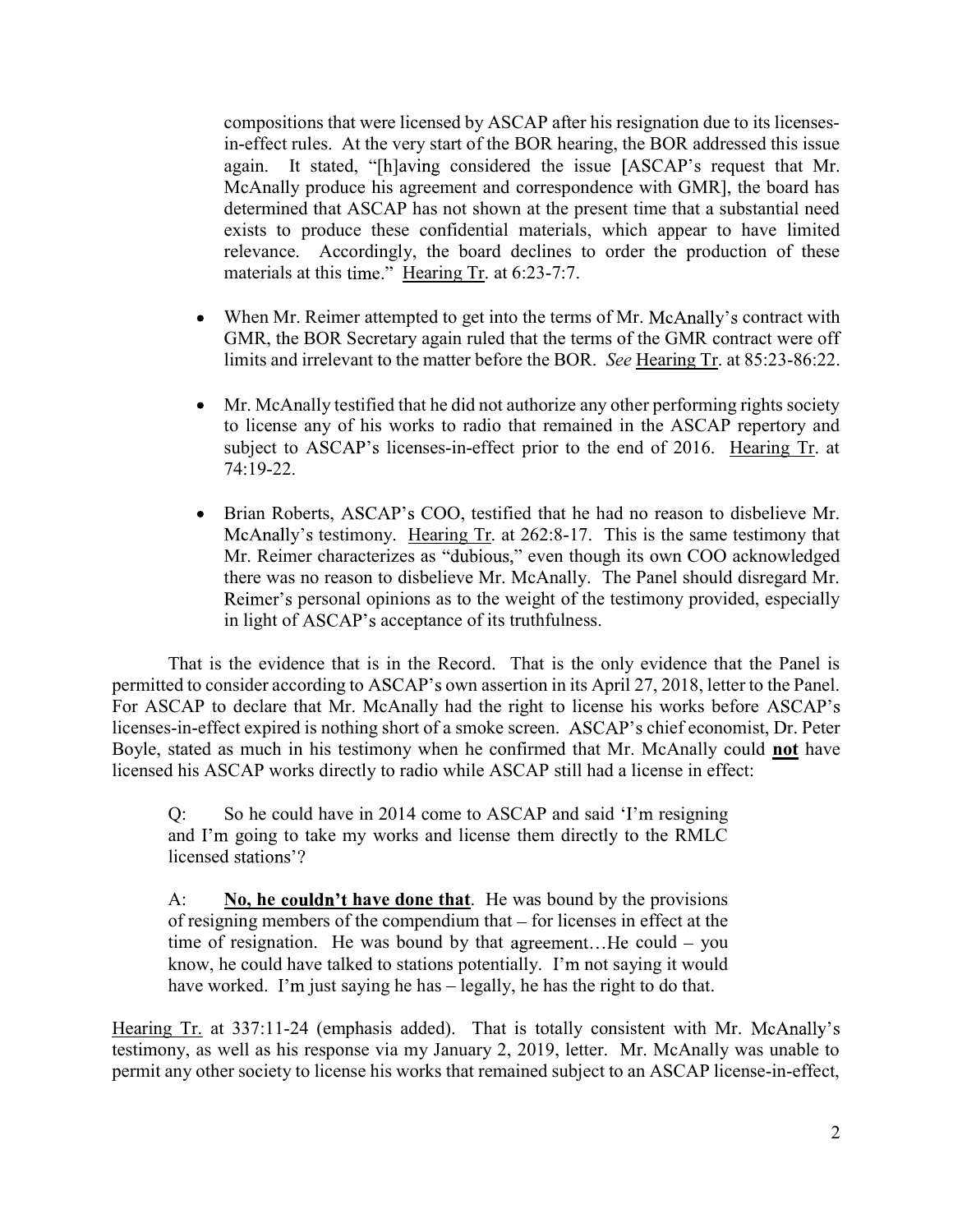in no small part due to the fact that the licensees rely on those licenses-in-effect to avoid having to pay twice for the same rights.

## Difference between ASCAP Compositions and Post-ASCAP Compositions

 As ASCAP noted in its letter, it is important to recognize that there are essentially two groups of compositions written by Mr. McAnally. The first group are all compositions that were composed *prior to* the effective date of resignation from ASCAP (the "ASCAP Compositions")<sup>1</sup>. ASCAP continues, to this day, to license the ASCAP Compositions to a handful of licensees. As referenced by ASCAP's attachment titled "ASCAP LICENSES-IN-EFFECT AS OF 1/1/2015," the list contains all of the licensees that ASCAP maintained rights to with respect to Mr. McAnally's ASCAP Compositions until such time as each individual license expired/expires. As those licenses expire, of course, Mr. McAnally's new society will have the right to license his works to that particular licensee. But again, this is all just a red herring because the primary licensee at issue is the RMLC. According to ASCAP's own testimony, that sole license represented around 90% of the royalties paid to Mr. McAnally prior to his resignation. No other society (other than ASCAP) had the ability to license the ASCAP Compositions to the RMLC stations until January 1, 2017. As noted in my prior letter, and as substantiated by Mr. McAnally's testimony, such was the case. You will see that the last license on the list will expire by the end of this year, which means ASCAP still licenses the ASCAP Compositions to these remaining licensees through the end of 2019 and no other society may license those same ASCAP Compositions to those licensees until ASCAP's licenses expire. Ultimately, all of these lingering licenses-in-effect have little impact whatsoever on Mr. McAnally's royalties in light of the fact that the RMLC license has expired, and, as of January 1, 2017, Mr. McAnally's entire repertoire is being handled by GMR with respect to radio.

The second group of compositions are those that Mr. McAnally composed *after* the effective date of resignation (the "GMR Compositions"). ASCAP never had (and never will have) any rights to license the GMR Compositions because none of these compositions existed before the ASCAP resignation effective date. It is the GMR Compositions that GMR initially entered into an agreement with Mr. McAnally to license on his behalf. Only after ASCAP's licenses expire can GMR take over licensing on Mr. McAnally's behalf with respect to the ASCAP Compositions. To use an example, "Leave the Night On," which constitutes an ASCAP Composition, ASCAP still has a license in place with AMC Network Entertainment, LLC through August 31, 2019. GMR cannot license Mr. McAnally's share in "Leave the Night On" to AMC Network Entertainment, LLC until September 1, 2019. But, GMR would now be permitted to license that song to CBS Broadcasting, Inc., since ASCAP's license with CBS Broadcasting, Inc. expired on December 31, 2017. Put another way, it is now possible for GMR to license the ASCAP Compositions to certain licensees, so long as ASCAP does not still have a license in place that was

 $\overline{a}$ 

 $1$  These are the same compositions that ASCAP refers to in its letter as the "Removed Works."